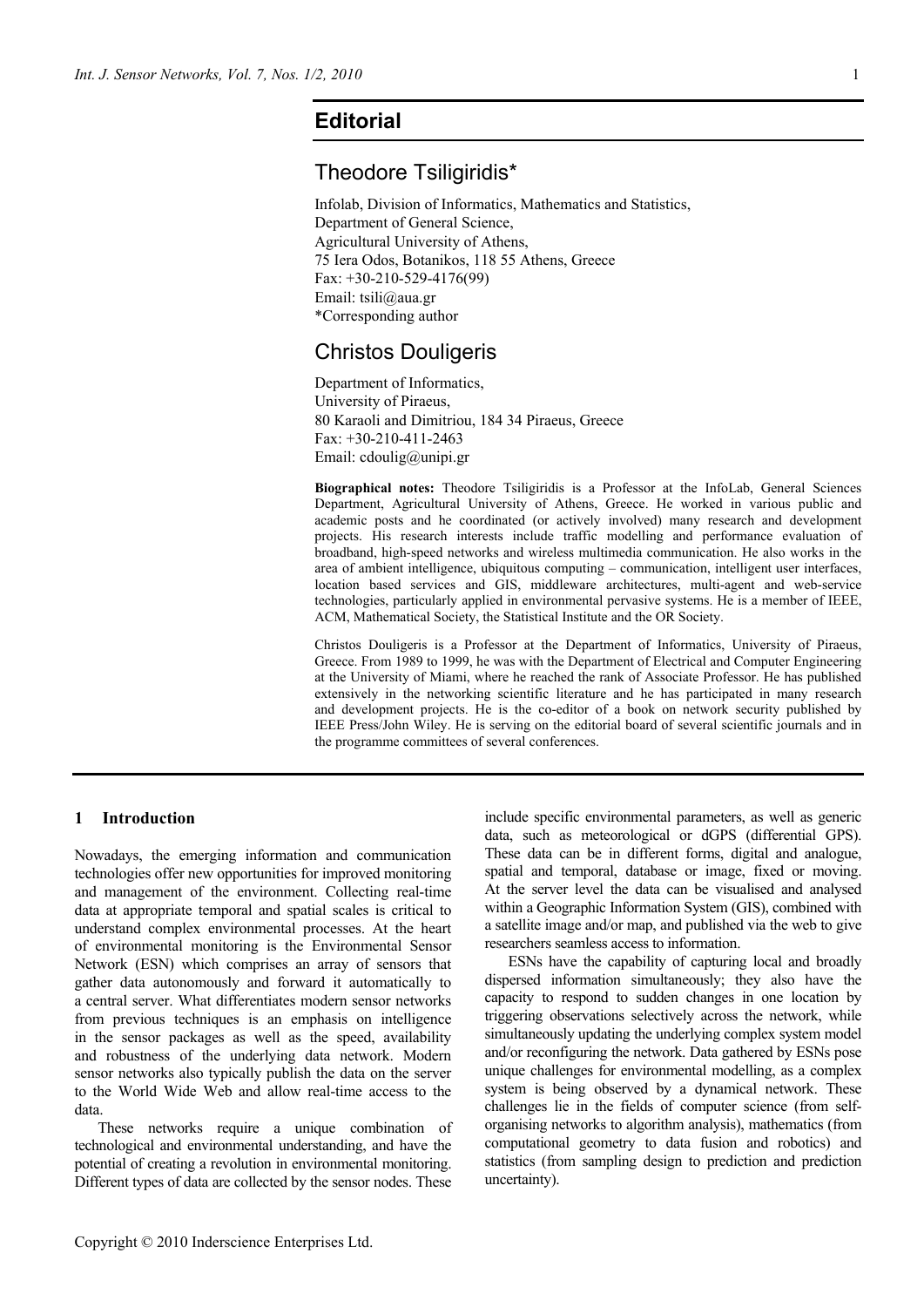In many environments, data on basic environmental processes can be measured for the first time. Sensor nodes can store data, make decisions about what data to pass on, and even make decisions about when and what to sense. The network may be able to respond to data sent by the sensor nodes and to act as a warning system; e.g. if an oil spill happens or a weather forecast suggests a storm will occur. then the nodes can switch on or change their behaviour. The aim of future sensor networks would be the monitoring of the environment at all scales, with the data automatically forwarded to the internet where it would be integrated and analysed with different data sets within an intelligent infrastructure that has been made efficient and effective because of the miniaturisation of electronics and wireless technology.

The new data collection methods raise a number of research problems. One inevitable consequence of continuous data gathering from numerous sensor nodes is the generation of enormous amounts of data. This will need to be handled within a GIS which allows other systems to find out what types of data are available and how to get them automatically. This is where semantic web technologies will be indispensable, as common ontologies can evolve to help unify differently named data on the servers. In principle, these web services would allow, for example, a sensor network to fetch weather data from a completely different provider and allow researchers to have one view of data even though it may come from many different sources.

Sensor nodes need to be low cost (so that many can be deployed to sense the environment at a small scale), low power (otherwise they will not be able to run without constant battery maintenance), robust (due to the hostile nature of most environments) and non-polluting. Certain sensor nodes need to be specifically designed for the environment they are sensing. Other nodes need to be at the appropriate scale, record the necessary environmental parameters at a suitable time interval and, if possible, behave like a natural part of the environment.

## **2 Presentations**

This special issue contains eight papers that were selected out of 17 papers submitted through a blind review process. It is obvious that these papers cannot cover all the areas in this very important and current research area. They provide though a good starting point for other researchers and practitioners to build upon and make further contributions. Below is the brief overview of the papers, which appear in this issue.

• Michael Zink, Eric Lyons, David Westbrook, Jim Kurose and David Pepyne in their paper, entitled 'Closed-loop architecture for distributed collaborative adaptive sensing of the atmosphere: meteorological command and control', describe an end-to-end, distributed, collaborative and adaptive sensing of the atmosphere architecture. The system is user-driven and its performance is evaluated in an operational testbed with actual weather conditions. The

results of this in-depth analysis show that the system is capable of real-time data processing and optimisation for the control of the radars, and sensing of the atmosphere is performed according to the end-users needs. A predicting component that tracks meteorological phenomena and predicts their future locations is also under development. New objects, corresponding to the predicted future locations of the phenomena, can then be added into the feature repository allowing these predicting modules to be easily integrated into the system.

- Hock Beng Lim, Mudasser Iqbal, Wenqiang Wang and Yuxia Yao present in their paper, entitled 'The National Weather Sensor Grid: a large-scale cyber-sensor infrastructure for environmental monitoring', the design of large-scale sensor infrastructure for environmental monitoring to support long-term weather monitoring. The authors pay special attention at the presentation of the necessary middleware components, the management of the platform and the performance indicators that such a system must be judged upon. The efficiency of the system is demonstrated through thorough numerical results.
- Susmit Bagchi, in the paper entitled 'A distributed algorithm for energy-aware clustering in WSN', proposes a distributed algorithm for cluster formation by the sensor nodes. The clustering of resource-constrained sensor nodes is an effective mechanism to enhance the operational lifetime of the nodes by reducing energy consumption, while performing intended operations. The design and analysis of the algorithm are presented and a comparative analysis of the algorithm to the other contemporary algorithms is illustrated.
- Shancang Li and Xinheng Wang in their paper, entitled 'Source nodes localisation algorithm for large scale wireless sensor networks using self-organising isometric mapping', focus on the necessary enhancements to the Self-Organising Isometric Mapping (SIEMAP), a distributed system that had been previously proposed for node localisation. The steps to create local maps are presented in detail as well as the techniques used to merge local maps. A detailed simulation environment is built in order to evaluate the efficiency of the method to solve large location estimation problems accurately and quickly.
- Andreas Terzis, Răzvan Musăloiu-E., Joshua Cogan, Katalin Szlavecz, Alexander Szalay, Jim Gray, Stuart Ozer, Chieh-Jan Mike Liang, Jayant Gupchup and Randal Burns in their paper, entitled 'Wireless sensor networks for soil science', provide their experience with the design and deployment of two experimental soil monitoring networks. The authors make a very concrete and detailed evaluation of the deployed system and present the technical difficulties encountered not only in the deployment phase but in the data collection and analysis phases as well. Thus, they provide guidelines that other scientists in the soil sensor area as well as in other sensor activities must take into account.